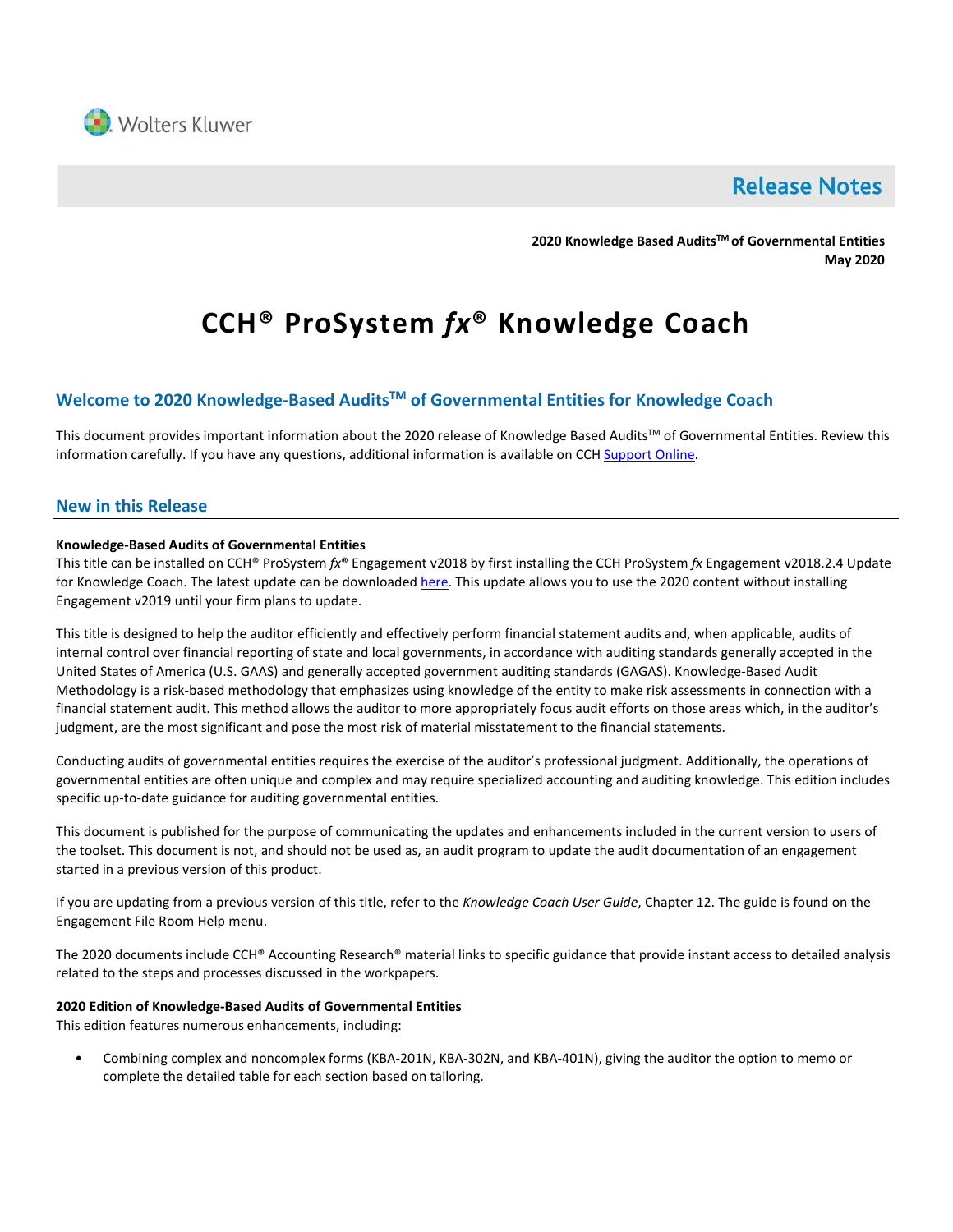**Roll Forward Note**: If you used a noncomplex document in your prior engagement, before rolling that file forward, you must add the complex document to your engagement binder to retain the data from the noncomplex document. Then, remove these workpapers from the prior year binder after you have rolled the binder forward.

If your binder has been finalized and you don't want to unfinalize the binder to insert the complex document before rolling forward, you can make a copy of your finalized binder, insert the applicable complex documents, and then roll forward the copied binder to the 2020 title version. After rolling forward, remember to delete the copied prior year binder from your file room. Doing this will retain the data in the 2020 combined versions.

Alternatively, copy and paste the data in the prior year noncomplex document from the prior year binder after you roll forward to the current combined versions. The noncomplex document rolls forward as an obsolete workpaper with no data and must be removed after you roll forward your binder. Refer to your prior year binder for data in the noncomplex document.

For the Update Knowledge Coach Content option, insert the complex version of the workpaper prior to updating; this step retains information from the now obsolete noncomplex version. We recommend publishing the noncomplex versions prior to selecting the Update Knowledge Coach Content option so you have access to the data after updating, as the noncomplex version will be obsolete.

- Streamlining entity information from KBA-302 Understanding the Entity and Its Environment by removing Section I. This information is available in KBA-200 Entity Information and Background.
- Adding flow of columns "Nature of Other Services" and "Firm Personnel Overseeing the Service" from KBA-101 Overall Audit Strategy to AID-201 Non Attest Services Independence Checklist.
- Adding the table "Prior Year Substantive Matters and Significant Findings" to KBA-102 Engagement Completion Document. This table is only user entry and is available if you would like to document prior year matters or findings.
- Adding the flow of question "Describe the users or expected users of the financial statements (e.g., city council, school board, state regulatory entity, state auditor)" from KBA-200 Entity Information and Background to KBA-301 Worksheet for Determination of Materiality, Performance Materiality, and Thresholds for Trivial Amounts.
- Adding flow of Component Units from AID-603 Component Identification and Analysis to KBA-301 if the user has noted the Component Unit as being significant in AID-603.
- Adding a new column in KBA-301 in step 4: Determination of the Threshold for Trivial Amounts so you can document the trivial amount. You must manually key in this number based on the calculation, as this new column triggers the flow of the trivial amount to the materiality tables located in other forms.
- Adding a new table to trigger flow of items identified in KBA-400 Scoping and Mapping of Significant Account Balances, Classes of Transactions, and Disclosures. All items identified in table 2 or 3 of KBA-400 flow to this new table, and then you can decide which to flow to KBA-103. This change helps remove duplication in KBA-103.
- Modifying headers and related instructions regarding compensating controls in KBA-401 Understanding Entity-Level Controls. Due to modifications, you can no longer show or hide columns in the detailed table based on internal control tailoring questions from AUD-100. Note that column 7 is reset on roll forward due to the content changes.
- Modifying headers and adding column *If Controls are Not Effectively Designed and Implemented or Are Not Operating Effectively, Describe the Risks of Material Misstatement* in KBA-402 Understanding General Controls for Information Technology in the "less complex" table. This new column contains a dynamic list of risks noted in the engagement which is similar to the functioning of KBA-400 and KBA-40X series forms.
- Adding two new Potential Error Diagnostics in KBA-502 Summary of Risk Assessments that trigger when you:
	- Add a specific risk in the risk pane, but document that both Inherent Risk and Control Risk are low.
	- Select Combined under the Planned Audit Approach column and you haven't noted that they are performing an integrated audit and not testing internal controls overall for a particular audit area in AUD-100.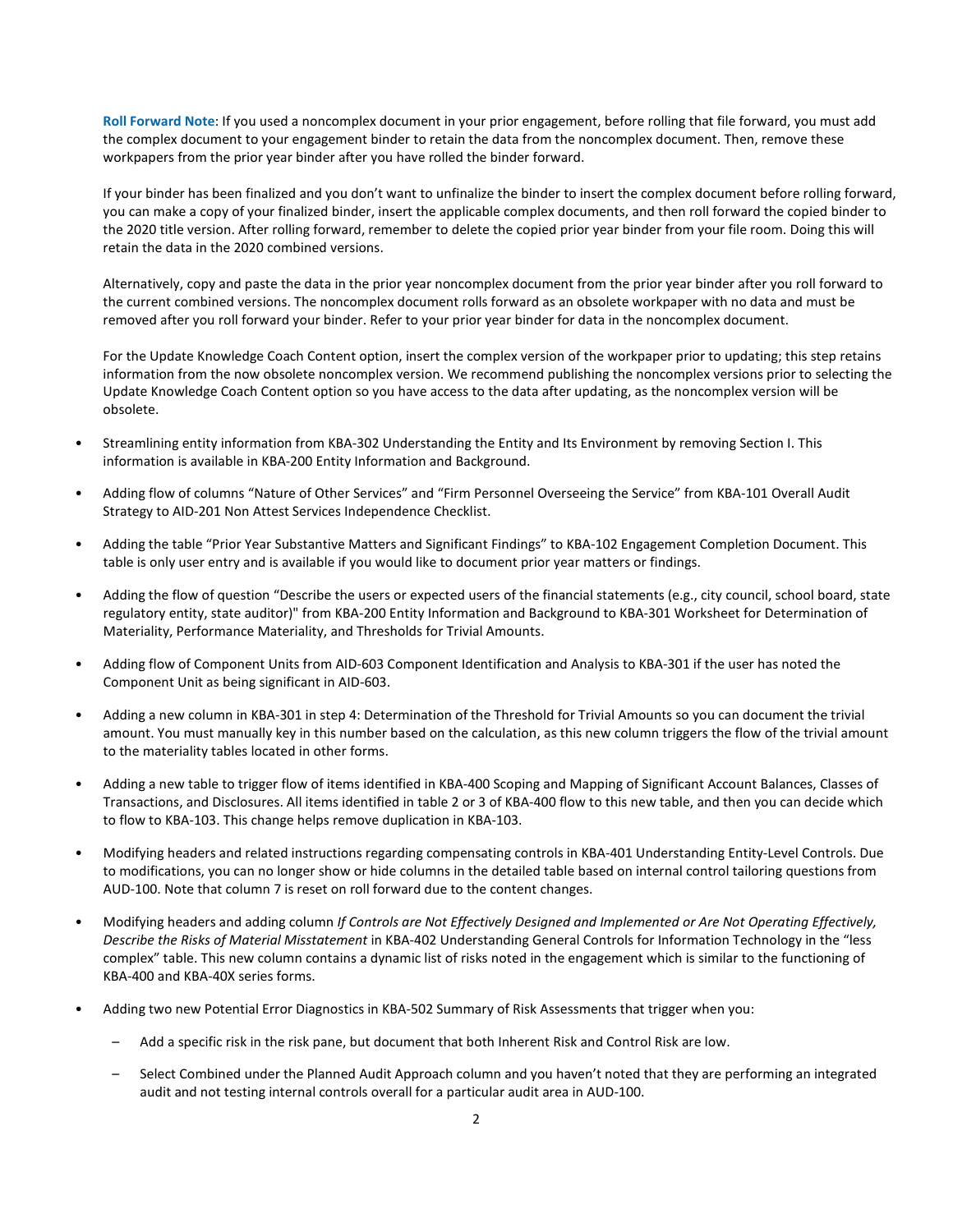- Adding a table to KBA-902 Audit Review and Approval Checklist and KBA-905 Review and Approval Checklist: Interim Review of Financial Information to document a concurring partner review, if applicable. A tailoring question has also been added to AUD-100 that has show/hide functionality on this table in both forms.
- Adding a new missing workpaper or unnecessary workpaper diagnostic related to AID-603 based on your response to tailoring question, "Does the entity have multiple components, multiple locations, or segments that are included in the scope of our engagement?"
- Rewording audit area "Journal Entries and Financial Statement Review" to "Journal Entries." The Financial Statement Review steps are no longer included in AUD-813. These steps are now in the new AUD-909 Audit Program: Financial Statement Review form.
- Adding new steps and tailoring questions to AUD-807 Audit Program: Capital Assets and Depreciations Including Service Concession Arrangements and AUD-810 Audit Program: Long-Term Debt and Debt Service to document new and revised lease guidance under GASB-87.
- Enhancing instructions and procedures throughout the toolset to improve workflow.
- Adding new tips regarding Omnibus Statement on Auditing Standards for the issuance of SAS-135.
- Adding new AIDs, AUDs, and RPTs as follows:
	- AID-820 Lessor Lease Summary Analysis
	- AID-846 Journal Entry Testing Workshop
	- AID-910 Final Account Balance Analysis
	- AUD-909 Audit Program: Financial Statement Review
	- RPT-932 Reports Required Audits of Single Financial Statements and Specific Elements, Accounts, or Items of a Financial Statement—Defined Benefit OPEB Plan

[Click here](http://support.cch.com/updates/KnowledgeCoach/pdf/guides_tab/2020%20Governmental%20Entities%20Title%20Overview%20for%20Knowledge%20Coach%20Users.pdf) for the 2020 Audits of Governmental Entities Title Overview for Knowledge Coach Users.

In addition, forms and practice aids throughout have been updated to include new examples and tips, and, where applicable, to take into account new literature, standards, and developments, reflected in the following current audit and accounting guidance:

- AICPA Statement on Auditing Standards (SAS) No. 134, Auditor Reporting and Amendments, Including Amendments Addressing Disclosures in the Audit of Financial Statements
- AICPA Statement on Auditing Standards (SAS) No. 135, Omnibus Statement on Auditing Standards 2019
- AICPA Statement on Auditing Standards (SAS) No. 137, The Auditor's Responsibilities Relating to Other Information Included in Annual Reports, which do not provide for early implementation
- AU-C 940, An Audit of Internal Control Over Financial Reporting That Is Integrated With an Audit of Financial Statements
- GASB Statement No. 87, Leases

Note that the 2018 revision of the Yellow Book takes effect for audits of financial statements for periods ending on or after June 30, 2020. As early implementation is not permitted, the 2020 edition of Knowledge-Based Audits of Governmental Entities should not be used for audits of financial statements ending before June 30, 2020. Please refer to the 2019 edition of Knowledge-Based Audits of Governmental Entities for those audits.

#### **Important:**

• Save changes to workpapers before closing the workpaper or the binder to ensure data is correctly updated.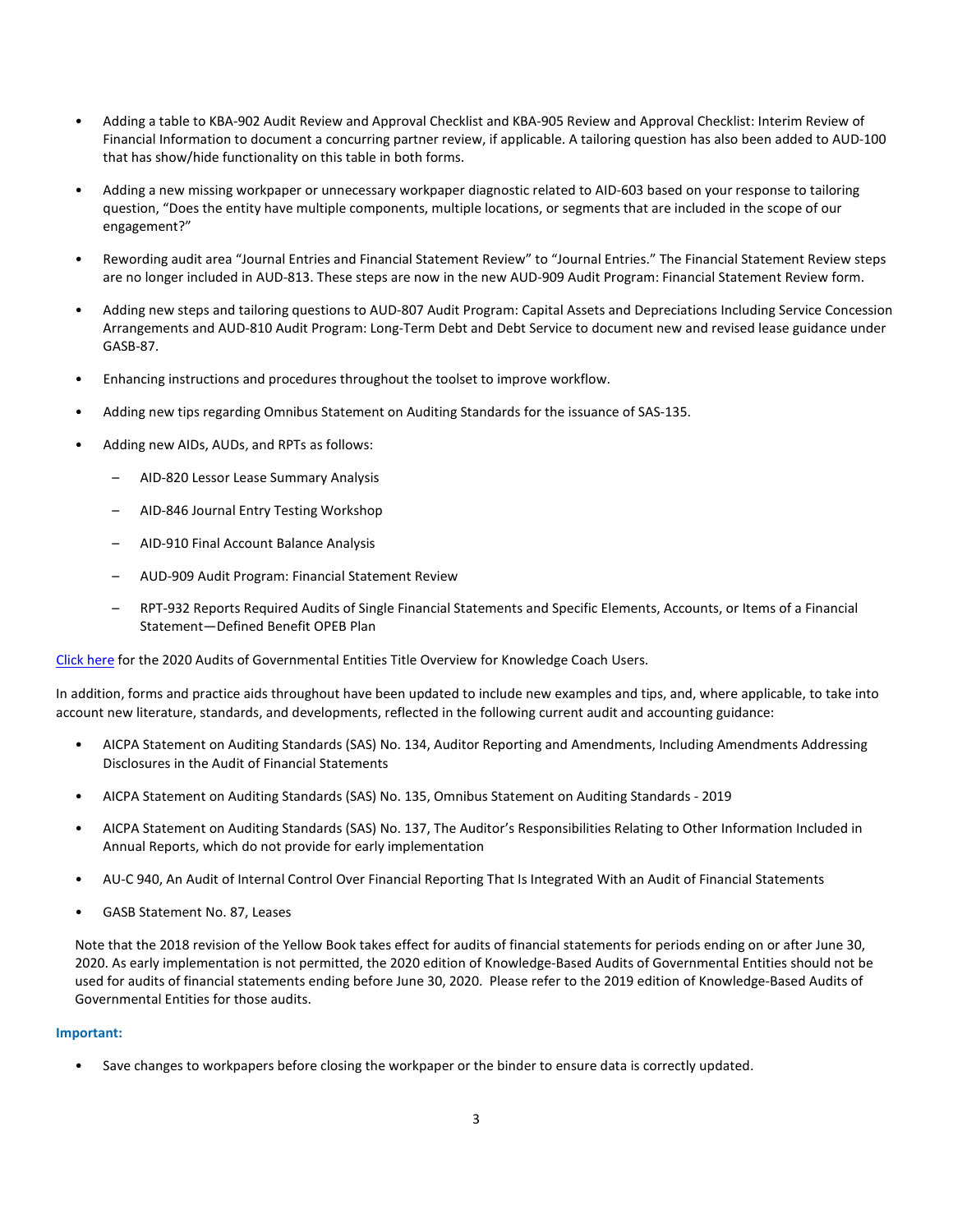- If Microsoft® Word crashes when using Knowledge Coach, before closing the binder, use the **Save Knowledge Coach Answers** option in the binder view under the Tools menu. This step saves all data within tables.
- You can view other Knowledge Coach Best Practices on ou[r Web](https://support.cch.com/kb/solution/000034942/sw34947) site.

#### **System Requirements**

This title requires the 2019 Financial Statement Base Title. The 2019 Financial Statement Base title must be installed with one of the following versions of Engagement and Knowledge Coach.

- Engagement and Knowledge Coach v2018 with CCH ProSystem *fx* Engagement v2018.2.4 Update or later, available [here.](https://support.cch.com/updates/Engagement/release2018/release2018.aspx) To identify the version you are running, go to the Help > About window in the application.
- Engagement and Knowledge Coach v2019 or newer.

If you are upgrading from Engagement v7.1 or older, please contact [Technical Support.](https://support.cch.com/contact)

A minimum of 4GB of RAM is required for optimal performance when opening and navigating Knowledge Coach workpapers.

#### **License Requirements**

This title requires the Knowledge-Based Audits of Governmental Entities license. Users who do not have a license for this title cannot use Knowledge Coach functionality in workpapers.

For information on updating your licensing, see [How do I add or update CCH ProSystem](https://support.cch.com/kb/solution.aspx/sw3937) *fx* Engagement Licenses? on our Support Web site.

For more information on assigning licenses, see [How do I assign Engagement Licenses?](https://support.cch.com/kb/solution.aspx/sw3943) on our Support Web site.

#### **Download Instructions**

If you plan to use this title on Engagement and Knowledge Coach v2018, apply the CCH ProSystem *fx* Engagement v2018.2.4 Update to all computers, including Admin and terminal servers, before installing the title. Review the update's [release notes](https://d2iceilwdglxpz.cloudfront.net/release_notes/CCH%20ProSystem%20fx%20Engagement%202018.2.4%20Release%20Notes.pdf) for more deployment information.

To download this title:

- 1. Navigate to the [Knowledge Coach Updates](http://support.cch.com/updates/KnowledgeCoach) section of the Engagement Support Web site.
- 2. Select the Knowledge Coach Series. The series are arranged by title type, then industry.
- 3. Click **Download File** next to the title you want to download.

The Knowledge Coach Content Package (KCP) download is a proprietary file that must be installed from within Engagement. Save this KCP file to a location on your local drive, and follow the Installation Instructions below.

**Note**: On some occasions the content package file will download with the extension changed to ZIP. If this occurs, change the extension of the downloaded file to KCP, using all capital letters.

You must install the 2019 Financial Statement Base title before installing the 2020 Knowledge Based Audits of Governmental Entities.

The Financial Statement Base title is also available on th[e Knowledge Coach Update Web](http://support.cch.com/updates/KnowledgeCoach) site.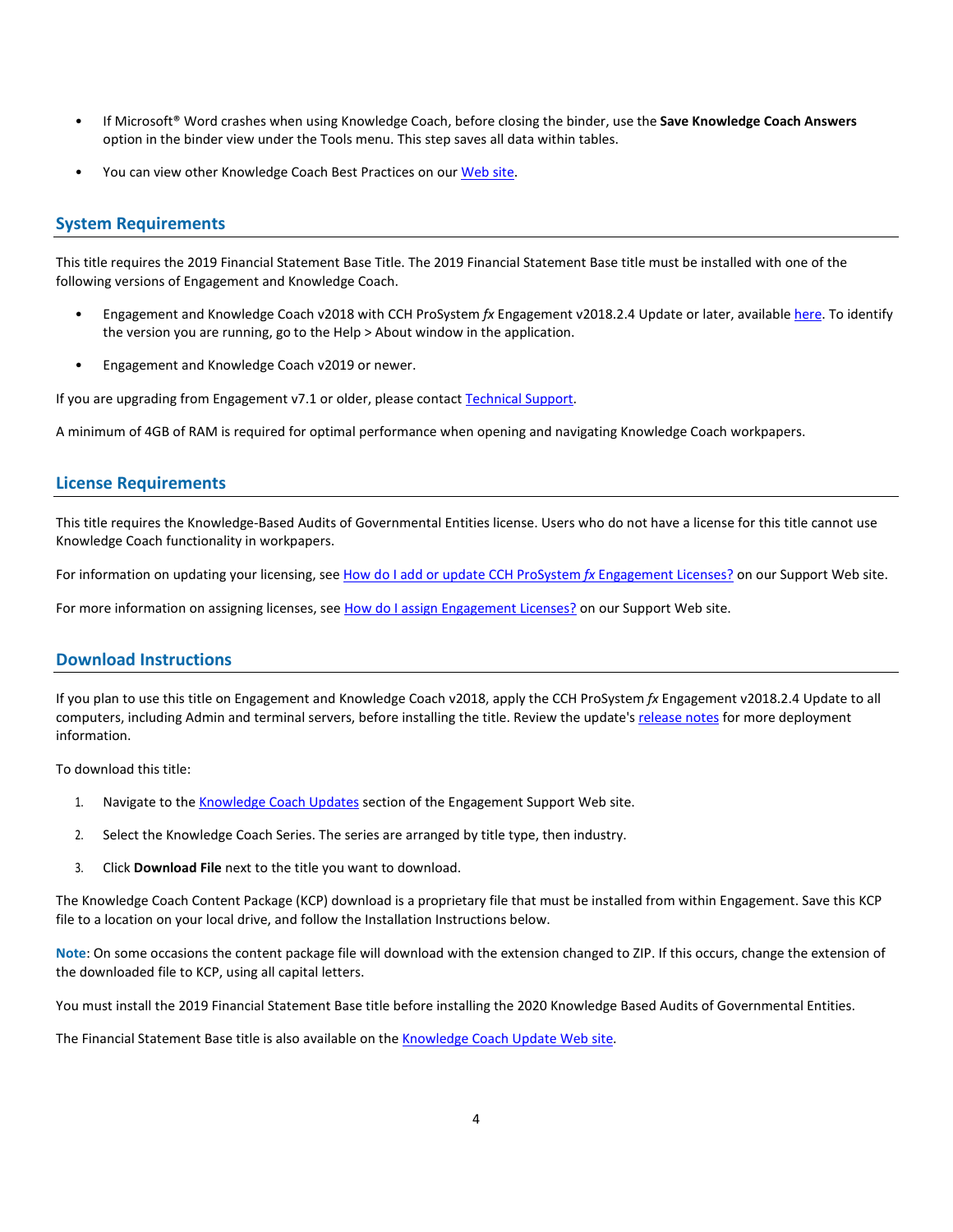#### **Installation Instructions**

See [How do I add a new CCH® ProSystem fx® Knowledge Coach title to CCH® ProSystem fx® Engagement?](https://support.cch.com/kb/solution/000033707/sw30271) for instructions on installing a new Knowledge Coach title.

### **Using Your Knowledge Coach Content with CCH® Accounting Research Manager®**

CCH Accounting Research Manager (ARM) is the most comprehensive, up-to-date, and objective online database of financial reporting literature. It includes all authoritative and proposed accounting, auditing, and SEC literature, plus independent, expert-written interpretive guidance.

Available on ARM, the Knowledge-Based Audits of Governmental Entities Guide helps you comply with the most recent professional standards and guidance for the conduct of audits of governmental entities. It integrates practice aids, tools, and other resources with its guidance. This publication supplements and complements the knowledge-based documents that are available in Knowledge Coach.

If you subscribe to an ARM library that includes governmental entities content, you can link directly to source material from Resources within Knowledge Coach documents. These links have been updated to refer to the accounting standards under the FASB Accounting Standards Codifications. Also, if you subscribe to the Knowledge-Based Audits of Governmental Entities Guide on ARM, you can take advantage of references to the guide material from within the Knowledge Coach documents.

With Accounting Research Manager, you maximize the efficiency of your research time, while enhancing your results. Learn more about our content, our experts, and how you can request your free trial by visiting the [Accounting Research Manager Web](http://www.accountingresearchmanager.com/) site. You can also access the Accounting Research Manager Web site by selecting **Engagement > Binder Window > Shortcuts Bar > Guidance tab**.

#### **Using Your Knowledge Coach Content**

To use your Knowledge Coach workpaper templates, do the following:

- 1. Open a binder in Engagement.
- 2. Select the workpaper tab into which you would like to insert the workpaper.
- 3. Select **New Knowledge Coach Workpaper** from the toolbar or File menu.
- 4. Select the new Knowledge Coach title with the content you would like to use. You can only select titles you have installed. The information displayed changes to reflect the workpaper organization available for the selected title.
- 5. Select the Knowledge Coach workpapers to insert into your binder, and then click **OK**.
- 6. In the Selected Workpaper Properties window, add a workpaper index in the Index field and make any Name modifications that are needed. You can also modify the tab location or the roll forward settings for each workpaper.
- 7. Click **OK**. The integrated Knowledge Coach workpaper is now inserted into your engagement binder.

**Note**: For more information on how to use Knowledge Coach workpapers in your binder, see the *Knowledge Coach User Guide*.

#### **Additional Information on Knowledge Coach and the KBA Methodology**

**Knowledge-Based Audit (KBA) Methodology** allows the results of one set of procedures to become the input for the next. The key components of the KBA methodology include:

• An overview that guides auditors through the methodology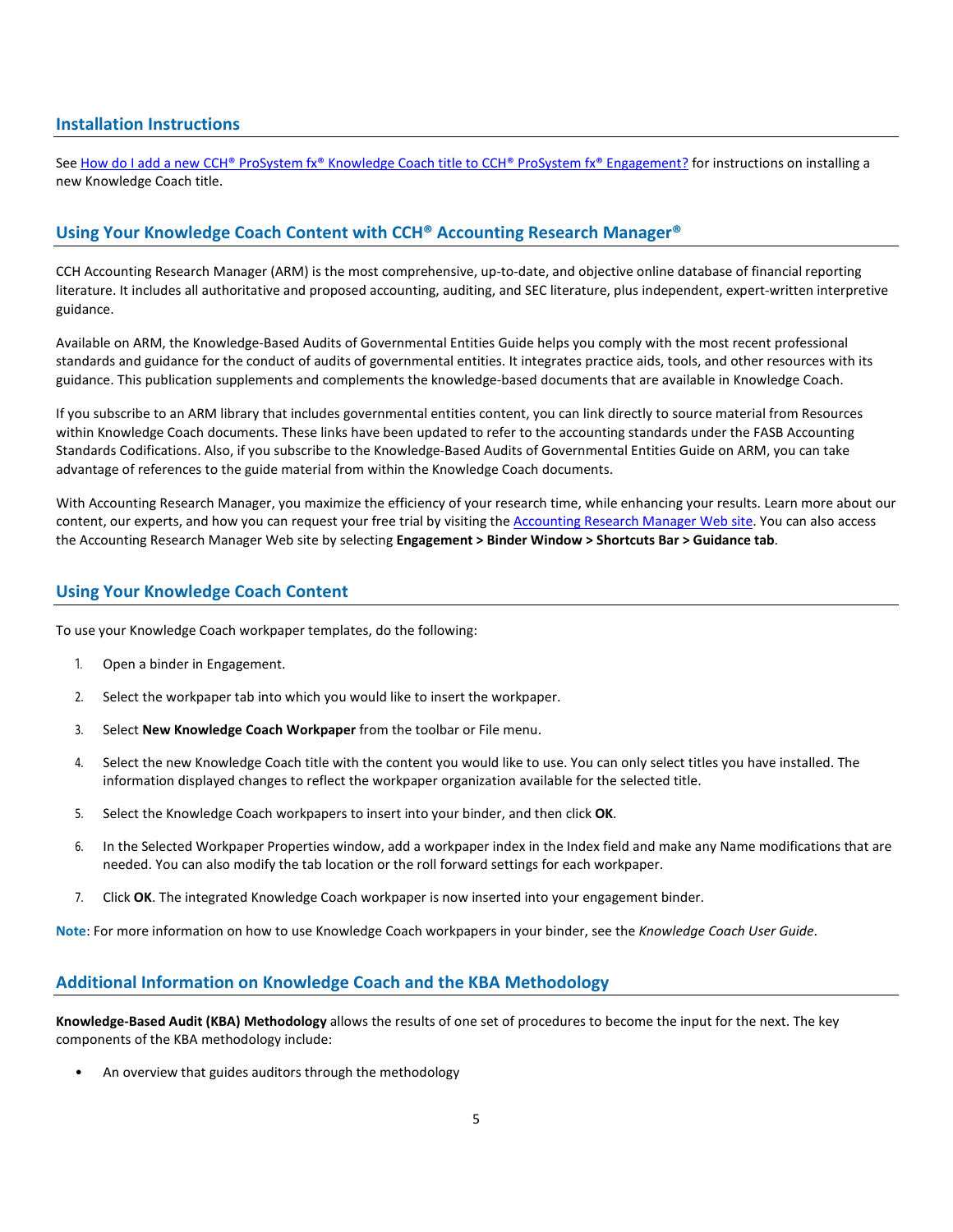- Knowledge-based audit documents, integral to risk assessment and audit processes, which contain steps and procedures required by U.S. GAAS and GAGAS
- Customizable audit programs that take auditors through related steps and procedures
- Practice aids to help auditors complete steps or processes outlined in the knowledge-based audit documents and audit programs
- Auditor's reports that provide a variety of sample auditor's opinions on audited financial statements
- Correspondence documents that provide sample letters to be used to comply with U.S. GAAS and GAGAS requirements and in other common situations
- The AICPA's Auditing Standards Board's (ASB) Risk Assessment Standards The practice aids and tools in the 2020 Knowledge-Based Audits of Governmental Entities are designed around the AICPA's risk assessment and clarified standards to assist auditors of health care entities by:
	- Facilitating compliance with GAAS and GAGAS
	- Encouraging more effective audits through tailored audit programs and comprehensive practice aids
	- Helping auditors to focus on and respond to identified audit risks
	- Enhancing audit documentation

#### **CCH® ProSystem** *fx***® Knowledge Coach**

Knowledge Coach functionality allows auditors to use the Knowledge-Based-Audit methodology more efficiently by eliminating the need for duplicate entry of the same information, tailoring audit documentation to each particular engagement, and documenting the link between risks identified and procedures performed. AUD-100 Tailoring Question is a document in Knowledge Coach that presents engagement-level questions designed to aid in tailoring the engagement documentation to fit each client. Completing the questions helps the auditor avoid duplication and unnecessary workpapers.

**Note**: Before you begin your audit, review the guidance in AUD-101 Overall Audit Program. This workpaper is your road map through a Knowledge-Based Audit methodology. Start your audit with AUD-100 Tailoring Question Workpaper and AUD-101 Overall Audit Program.

- **Risks** can be captured via the Risk Summary task pane from any Knowledge Coach workpaper by the current editor of KBA-502 Summary of Risk Assessments. This allows you to continuously assess risks during the engagement. Several workpapers prompt you to consider the presence of risks, but the Risk Summary task pane must be used to document those risks. All documented risks flow to the Risk Summary. To ensure risks show in findings tables, select the *workpaper identified in* field of the Risk pane.
- **Information flow** helps reduce the time spent duplicating information across forms. In addition, the flow of consistent information ensures that information and updates to information are not missed between workpapers. Drill-down functionality helps the user navigate quickly to the source of the information, aiding in the review of the audit file.
- **Diagnostics** help track unresolved issues like unanswered questions, incomplete risks, program steps not linked to risks or relevant assertions, missing workpaper, and more.
- Links to Accounting Research Manager (ARM), if you subscribe to an ARM library that includes audit content, link directly to source material from Resources within Knowledge Coach workpapers. These links have been updated to reference the accounting standards under the FASB Accounting Standards Codifications and the auditing standards issued by the AICPA. Also, if you subscribe to the Knowledge-Based Audits of Governmental Entities Guide on ARM, you can take advantage of links to the audit guide material from within the Knowledge Coach documents.
- **Interpretive Guidance** is integrated in each Knowledge Coach template through the Tips view of each new task pane. Informational features include Practice Points, Examples, Optional Workpapers, and Resources to help auditors work more effectively and efficiently. You can also navigate from Resources within a document or the tip pane directly to CCH's Accounting Research Manager and industry audit guides by simply clicking on the reference.